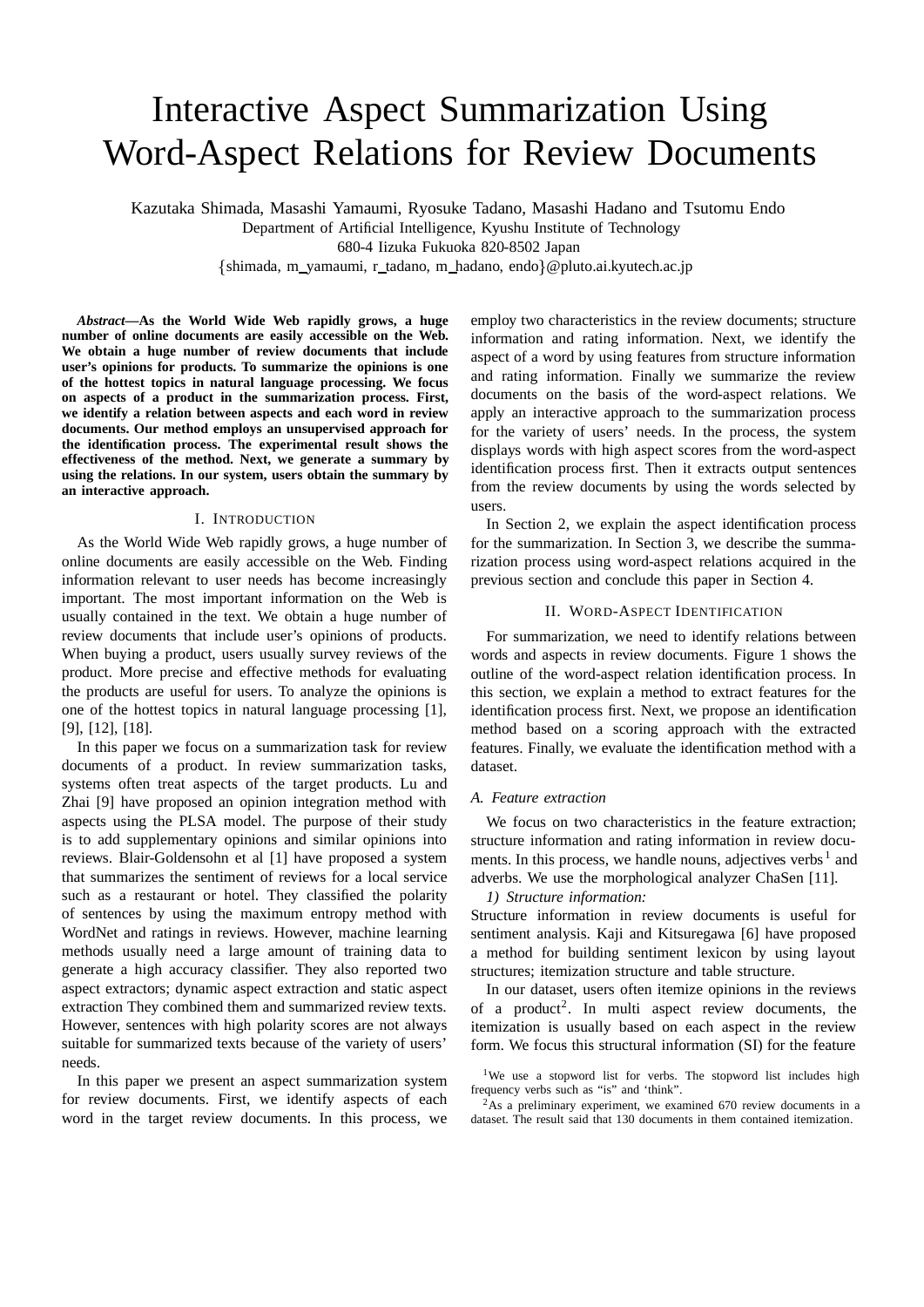

Fig. 1. The outline of word-aspect identification.



Fig. 2. The characteristics for the feature extraction.

extraction. For the process, we use template patterns such as  ${Line head mark} + {Aspect name} +$ 

 $\{Separator \ or \ New \ line\} + \{Sentence \ area\}$ 

We regard words in the "Sentence area" as related words for the "Aspect name". Figure 2 (a) shows an example of the characteristic. In the figure, "\*" is the line head marker. Our system detects "sentence area" on the basis of the next line head marker. Then, it extracts characteristic words such as nouns from the sentence area. We regard the extracted words as the related words of the aspect "Performance".

*2) Rating information:*

Another characteristic is based on rating information (RI) in review documents. Rating information is one of the most important features for sentiment analysis [14] and sentiment summarization [10], [17]. Reviews with a high or low rating for an aspect contain sentences related to the aspect. The target is a review document of which an aspect is a high or low value and other aspects are normal values. Figure 2 (b) shows an example of the characteristic. In the figure, the three reviews contain 1, 3 and 5 points for the aspect "Portability", respectively. Here we assume that the range of the rating is 1-5 points. Our system extracts words that are included in reviews with high (5 points) or low (1 point) ratings and ignores words that are in reviews with average ratings (3 or 4 points). In the

figure, the words such as "heavy" and "light" are associated with the aspect "Portability". On the other hand, the word "weight" is deleted from the characteristic word list because the word appears in many reviews evenly.

# *B. Scoring*

We identify the aspect of a word by using SI and RI features. First, we compute the scores of words of SI and RI features for each aspect.

$$
SIScore_{asp}^{w_i} \text{ or } RIScore_{asp}^{w_i} = \log \frac{tf_i \cdot R}{N \cdot R_i} \tag{1}
$$

where  $R$  and  $R_i$  denote the number of review documents and the number of documents containing word  $w_i$ , respectively.  $tf_i$ and  $N$  are the frequency of  $w_i$  and the number of words in the sentences about a feature set (SI or RI) and an aspect  $(asp)$ , respectively. We normalize the scores to [0,1]. The score of a word  $w_i$  is computed as follows:

$$
SumScore_{asp}^{w_i} = SIScore_{asp}^{w_i} + RIScore_{asp}^{w_i}
$$
 (2)

 backward of the target word in the sentence as features for Next, we identify the aspect of a target word by using the scores. In this process, we use four words in front and the identification. The score of a word  $t_i$  belonging to an aspect  $asp$  is computed as follows:

$$
Score_{asp}^{t_i} = \sum_{f_j \in F_i}Freq_{f_j} \times SumScore_{asp}^{f_i} \times Weight_{POS} \quad (3)
$$

where  $F_i$  is features for the target word  $t_i$ .  $Freq_{f_i}$  is the frequency of  $f_i$ . Weight  $pos$  is a weight value of the partof-speech tag of the  $f_i$ . In this paper, the weights of nouns, adjectives verbs and adverbs are 0.5, 1.0, 0.1 and 0.3 respectively. These values are determined experimentally. If  $f_j$  does not exist in the feature set explained in Section II-A, the value is 0. We select the aspect that contains the maximum score as the aspect of the word. Figure 3 shows an example of the scoring process. First our system detects sentences which contain the target word "image". Next, it extracts words which surround the target word. Here we assume that there are three aspects and a word list with scores which are computed by Eq (1) and Eq (2). Our system computes  $Score_{asp}^{t_i}$  of each aspect by using Eq (3). In this example the aspect of the target word "image" is the aspect  $y$ .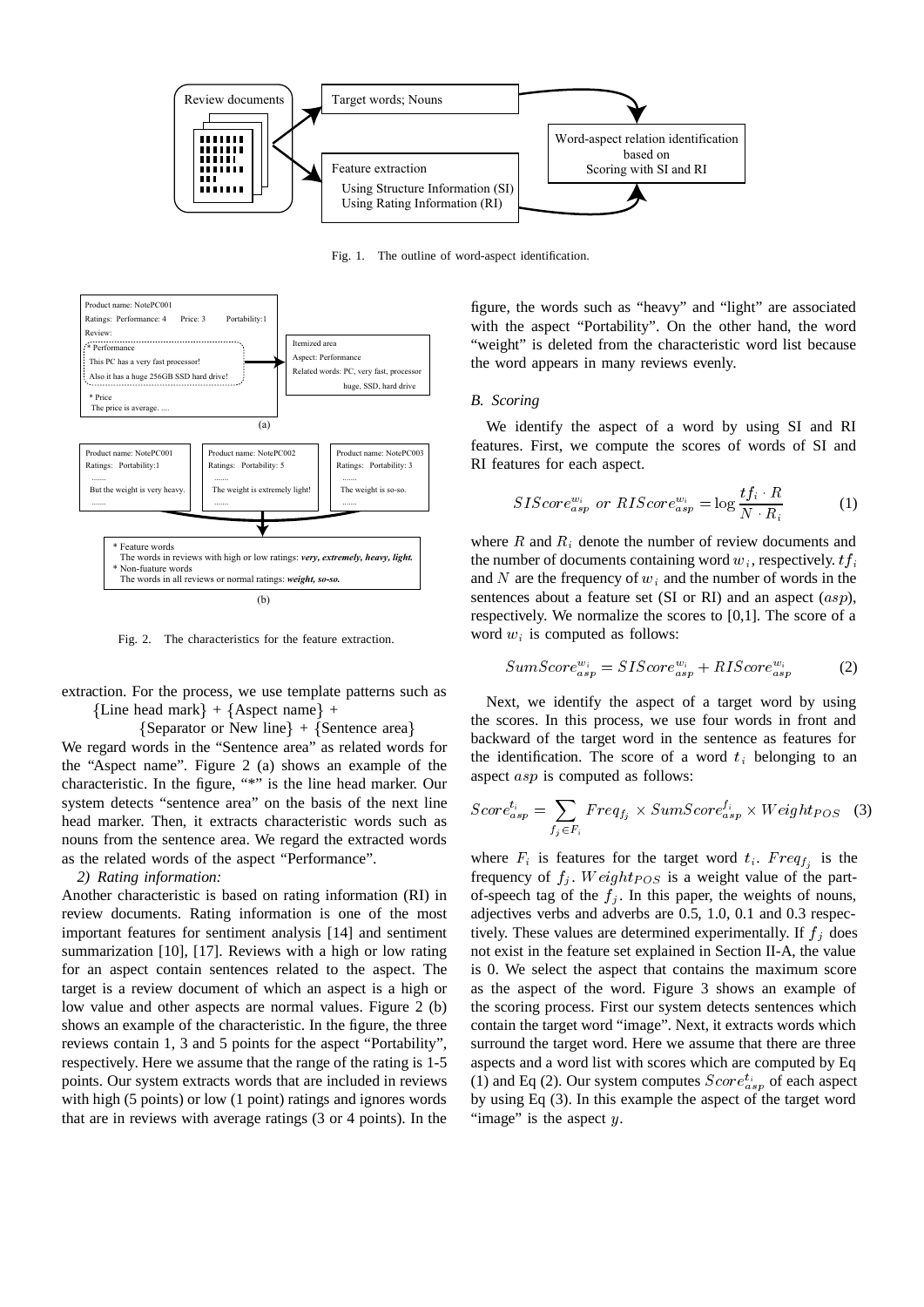

Fig. 3. An example of the scoring process.



Fig. 4. An example of a review document.

### *C. Experiment*

In this paper we handle review documents about game softwares. We extracted 4174 review documents from a Web site<sup>3</sup>. We constructed a feature set described in Section II-A from them. Figure 4 shows an example of a review document. The review documents consist of evaluation criteria, their ratings, positive opinions, negative opinions and comments for a product. The number of evaluation criteria is 7: "Originality (O)", "Graphics (G)", "Music (M)", "Addiction (A)", "Satisfaction (S)", "Comfort (C)", and "Difficulty (D)". In this paper, we regard the evaluation criteria as aspects of the review documents.

First, we evaluated our method with 130 review documents

3http://ndsmk2.net



Fig. 5. Examples of the sentence classification task.

about a game software. The number of words in the documents was 1817. We selected 20 words for each aspect, namely 140 words, from them as the test dataset. Table I shows the experimental result. "Words" in the table denotes the number of words that were classified into each aspect. The average of the recall rate was 72.1%. The precision rates of "Originality" and "Addiction" were lower than the others. The reason why the precision rates were low was that "Originality" and "Addiction" are generally related to "Satisfaction". In this experiment, words about "Satisfaction" were often incorrectly classified into "Originality" . Tadano et al. [15] have reported that even human beings tend to confound words about "Originality" with words about "Satisfaction" in a sentiment annotation task.

The tabel I was the result of an evaluation with limited words. Next, we evaluated the word-aspect relations identified by our method on overall viewpoint. We applied the wordaspect relations into a sentence classification task. If the word-aspect relations is applicable, each sentence is classified into the correct aspect. We used 700 test sentences with aspects that were annotated by handwork. Figure 5 shows an example of the sentence classification task. In this task, we computed the sum of the scores of words in each sentence by using the word-aspect relations and scores by our method. We selected the aspect that contains the maximum score as the aspect of the sentence. The accuracy of the sentence aspect identification was approximately 65%. Our method is an unsupervised approach using structure information (SI) and rating information (RI). In other words, our method can identify the aspect of a sentence with a non-tagged corpus.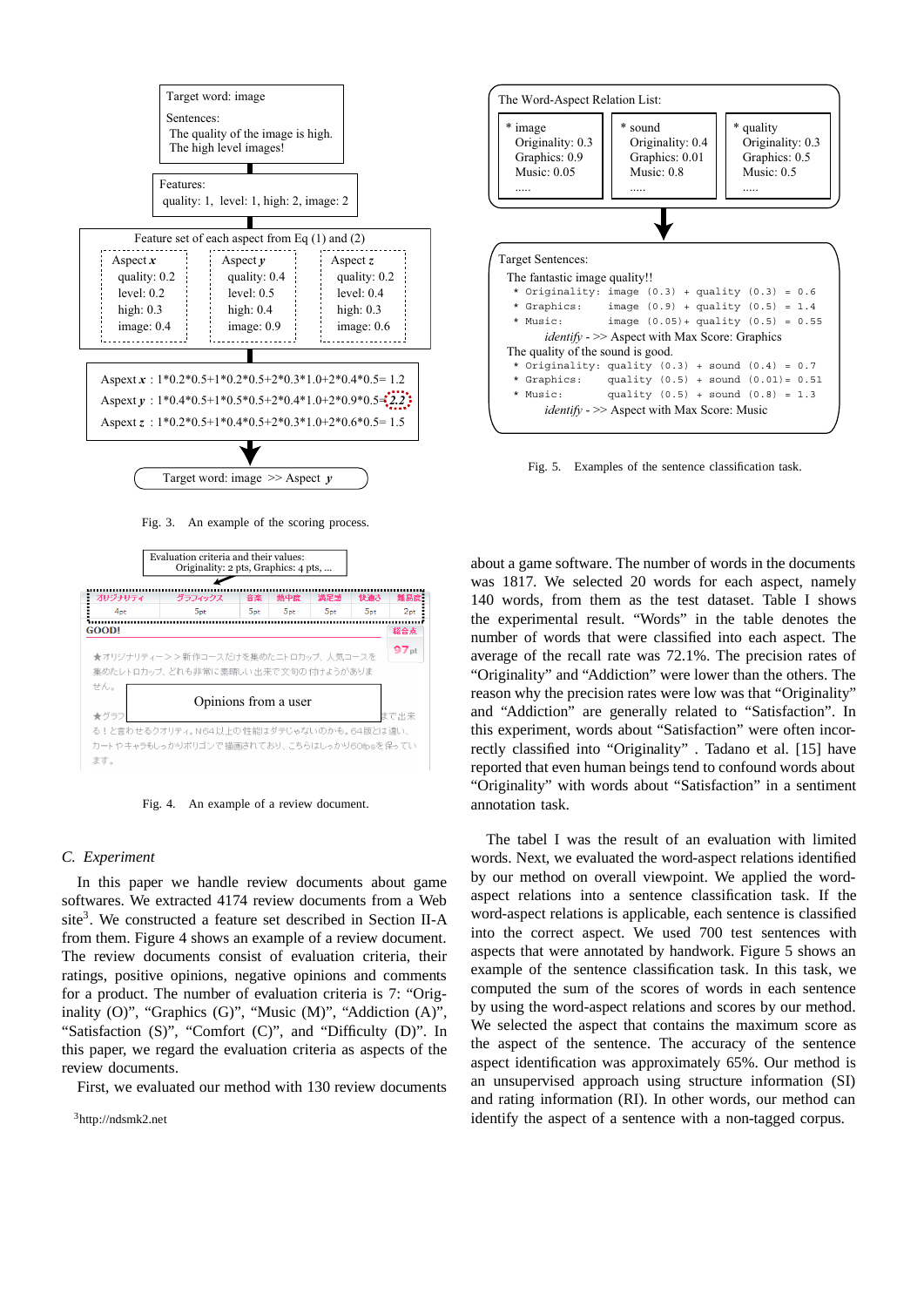TABLE I THE ACCURACY OF WORD-ASPECT RELATIONS.

| Aspects   |         |         | М       |         |        |         |        |
|-----------|---------|---------|---------|---------|--------|---------|--------|
| Recall    | 75%     | 90%     | 100%    | 75%     | 45%    | 75%     | 45%    |
|           | (15/20) | (18/20) | (20/20) | (15/20) | (9/20) | (15/20) | (9/20) |
| Precision | 56%     | 90%     | 91%     | 58%     | 82%    | 75%     | 75%    |
|           | (15/27) | (18/20) | (20/22) | 15/26   | (9/11) | (15/20) | (9/12) |
| Words     | 421     | 112     | 131     | 386     | 157    | 356     | 225    |

# III. SUMMARIZATION

In this section, we describe a method of review summarization with the word-aspect relations and scores explained in the previous section. We apply an interactive approach to the summarization process for the variety of users' needs. Our summarizer consists of the following three steps;

- Step 1 : display words with high aspect scores for each aspect,
- Step 2 : display words of the aspect that a user selects in the step 1,
- Step 3 : display sentences related to the word that a user selects in the step 2.

In the 1st step and 2nd step, we visualize the data by using the Tree-Map style [5]. The Tree-Map is a mapping approach with rectangular regions in a space. The size of each rectangle is based on the aspect score computed in Section II-B. In other words, the size implies the number of mentions and the importance of the word and aspect in the target review documents.

First, a user selects an aspect in the Tree-Map in the 1st step. Then, the system extracts words that are related to the aspect from the word-aspect relation list. Next, the user selects a word in the Tree-Map in the 2nd step. Our system outputs sentences that contain the selected word in the target review documents.

In the step 3, our system displays clustered sentences for the readability. We use a  $k$ -means based method that has been proposed by Seki et al [13]. This method determines the optimal  $k$  in the  $k$ -means method. The method computes a rate of change in  $k-1$ , k, and  $k+1$ . We use a statistic proposed by Krzanowski and Lai [7] (in this paper, hereinafter referred to as KL statistic). The statistic  $KL(k)$  where the number of clusters is  $k$  is computed as follows:

$$
KL(k) = \left| \frac{DIFF(k)}{DIFF(k+1)} \right| \tag{4}
$$

$$
DIFF(k) = (k-1)^{2/m} W(k-1) - k^{2/m} W(k)
$$
 (5)

where *m* is the dimensions of the vector space.  $W(k)$  is computed as follows:

$$
W(k) = \sum_{j=1}^{k} s s(j) \tag{6}
$$

 $W(k)$  is the summation of the sum of squares (ss) in a cluster.  $W(k)$  becomes small in the case that each cluster contains similar words only. In the (6), the  $ss(j)$  of a cluster  $\pi_j$  is computed as follows:

$$
ss(j) = \sum_{\mathbf{x} \in \pi_j} ||\mathbf{x} - \mathbf{m}_j||^2 \tag{7}
$$

 $ss(j)$  is the sum of squares of the distance between the mean vector (**m**) and each vector (**x**) belonging to a cluster  $\pi_j$ . The value of ss is large if the variance of a cluster is large.

 $KL(k)$  is a criterion to evaluate a rate of change by considering the dimensions of the vector space.  $KL(k)$  is large in the case that  $DIFF(k)$  is large and  $DIFF(k + 1)$ is small. In other words,  $KL$  is large in the case that the values of the summation of  $ss$  are large on the change from  $k-1$  to k and small on the change from k to  $k+1$ . They concluded that the  $k$  is optimal because this denotes that the clustering process improves the output on the  $k$  as compared with the  $k - 1$  and does not improve the output on the  $k + 1$ as compared with the  $k$ .

In this step, we visualize sentences by using the fisheyelike style [2]. The fisheye view is a distorted view method of a data set. First we select a representative sentence that contains the word in the 2nd step from each cluster. The representative sentence is essentially the centroid of the vectors contained in the cluster. Then we compute a similarity between the representative sentence and each sentence in the cluster belonging to the representative sentence. The similarity between two sentences is computed by

$$
SIM(S_x, S_y) = \frac{2M_{xy}}{M_x + M_y} \tag{8}
$$

where  $M_{xy}$  is the number of morphemes matched between a sentence  $S_x$  and a sentence  $S_y$ .  $M_x$  and  $M_y$  are the number of morphemes in  $S_x$  and  $S_y$ . We display sentences with the fisheye style on the basis of the similarity.

Figure 6 shows an example of the summarization process. In this example, the user selected the aspect "comfort" in the 1st step. Therefore, the system displayed 30 words belonging to the selected aspect "comfort" in the 2nd step. Next, the user selected the word "save" in the word list. In the 3rd step, the summarizer classified sentences into several clusters, and extracted sentences that contained the word "save". For the clustering process, our method tended to overdivide clusters. The improvement of this problem is our future work. If the output is, however, not suitable for user's needs, the user can obtain the summary that he/she wants by using the iteration of the step 2 and the step 3.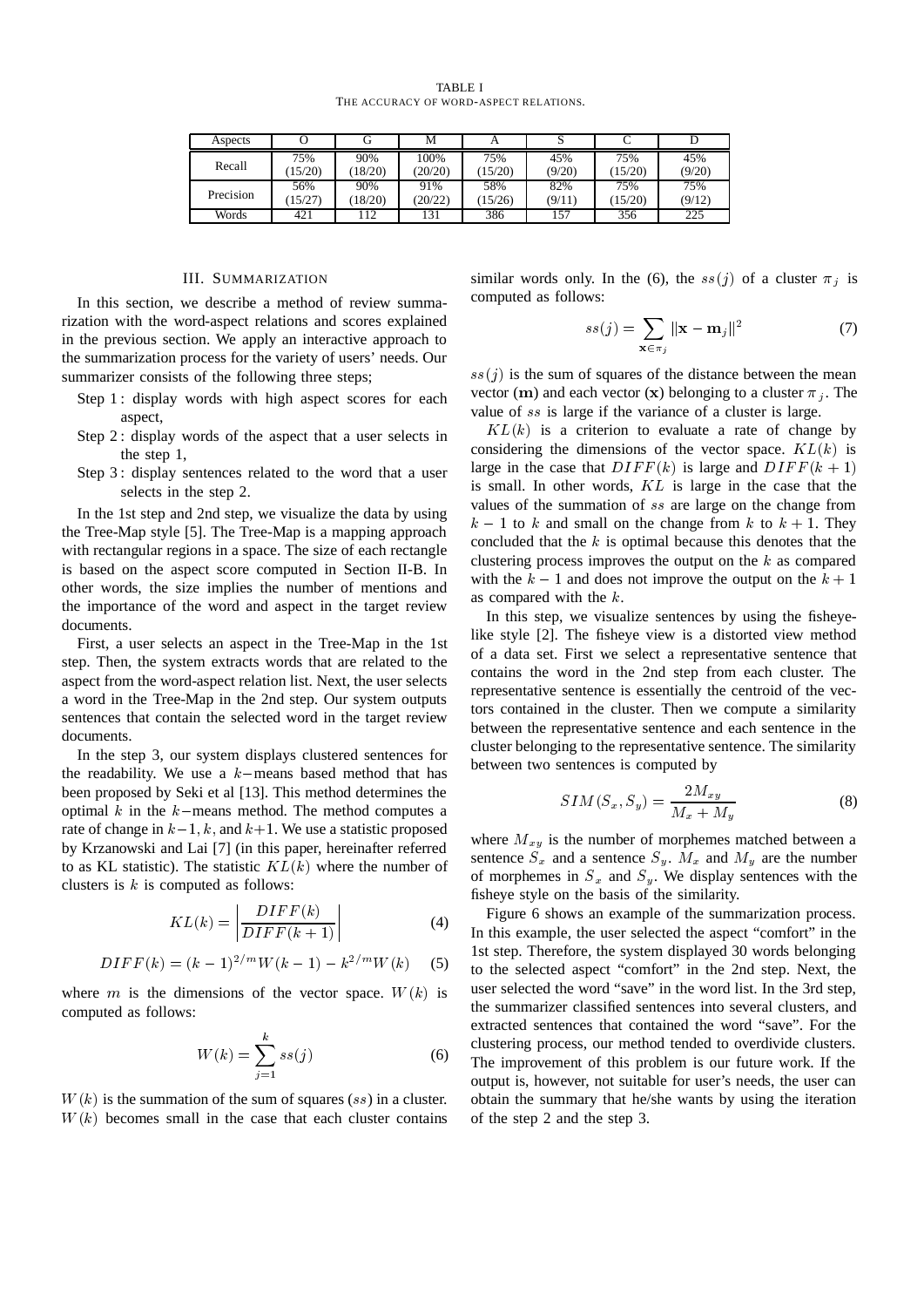![](_page_4_Figure_0.jpeg)

Fig. 6. An example of the summarization process.